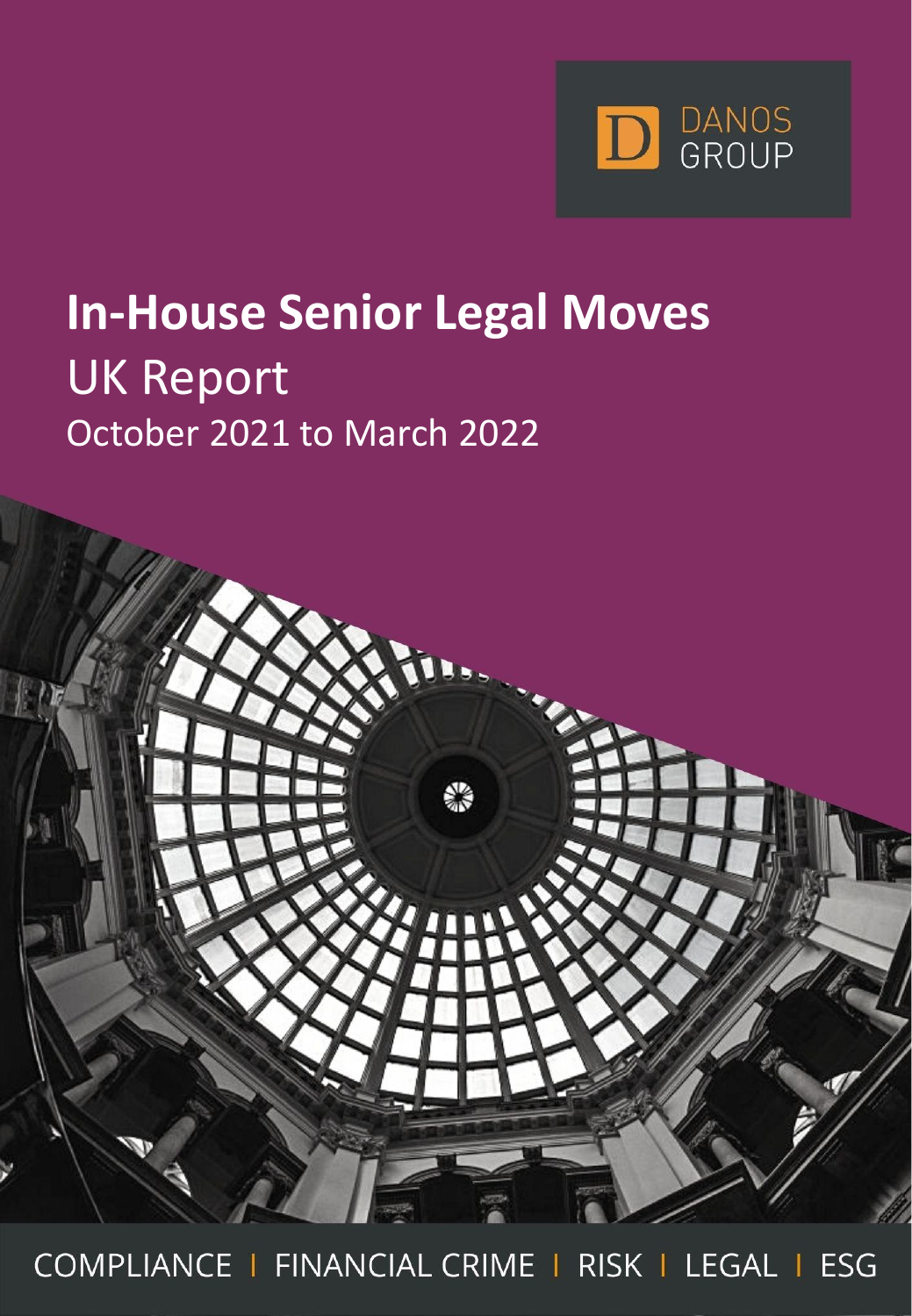

### **The In-House Senior Legal Moves** October 2021 to March 2022

**The last 6 months have been an incredibly bountiful time for hiring in the financial services sector and continues to be one of the busiest markets that we have seen in quite a few years.**

**During this time, we saw a number of high profile General Counsel hires being made within the banking groups and also senior lawyers moving into partnership roles in law firms.**

**Below is a snapshot of some high-profile Legal moves in the banking and financial services Legal sector.**

#### **June 2021** *(update)*

**Jonathan Cope** was promoted to General Counsel and Company Secretary at RSA following the takeover of RSA by Intact Financial Corporation. Johnathan was previously Head of Legal, UK and International at RSA.

#### **September 2021** *(update)*

**Anela Musat** has moved been appointed as General Counsel at Blue Horizon having left her role as Global Head of Legal at Partners Group.

#### **October 2021**

**John O'Donovan** was appointed as Partner, Head of Banking and Finance at Harold Benjamin from his previous role as Head of Banking Legal for Investec Bank.

**Spencer Collins** moved from his role as General Counsel at Softbank Management to Managing Partner and General Counsel at Softbank Investment Advisers.

**Musonda Kapotwe** returned to Private Practice joining Mayer Brown as a Partner following her role as a Director at Barclays Investment Bank.

**Sally-Ann James** has been appointed as the General Counsel at Railpen after nearly a decade as General Counsel at Metro Bank. Sally-Ann was succeeded as General Counsel by **Stephanie Wallace**, the former Head of Legal of Ratesetter which was acquired by Metro Bank in September 2020.

**Alissa Pfitzner** was appointed the General Counsel of Ardonagh Global Partners she was previously the group's part-time general counsel in Australia between March and July 2021.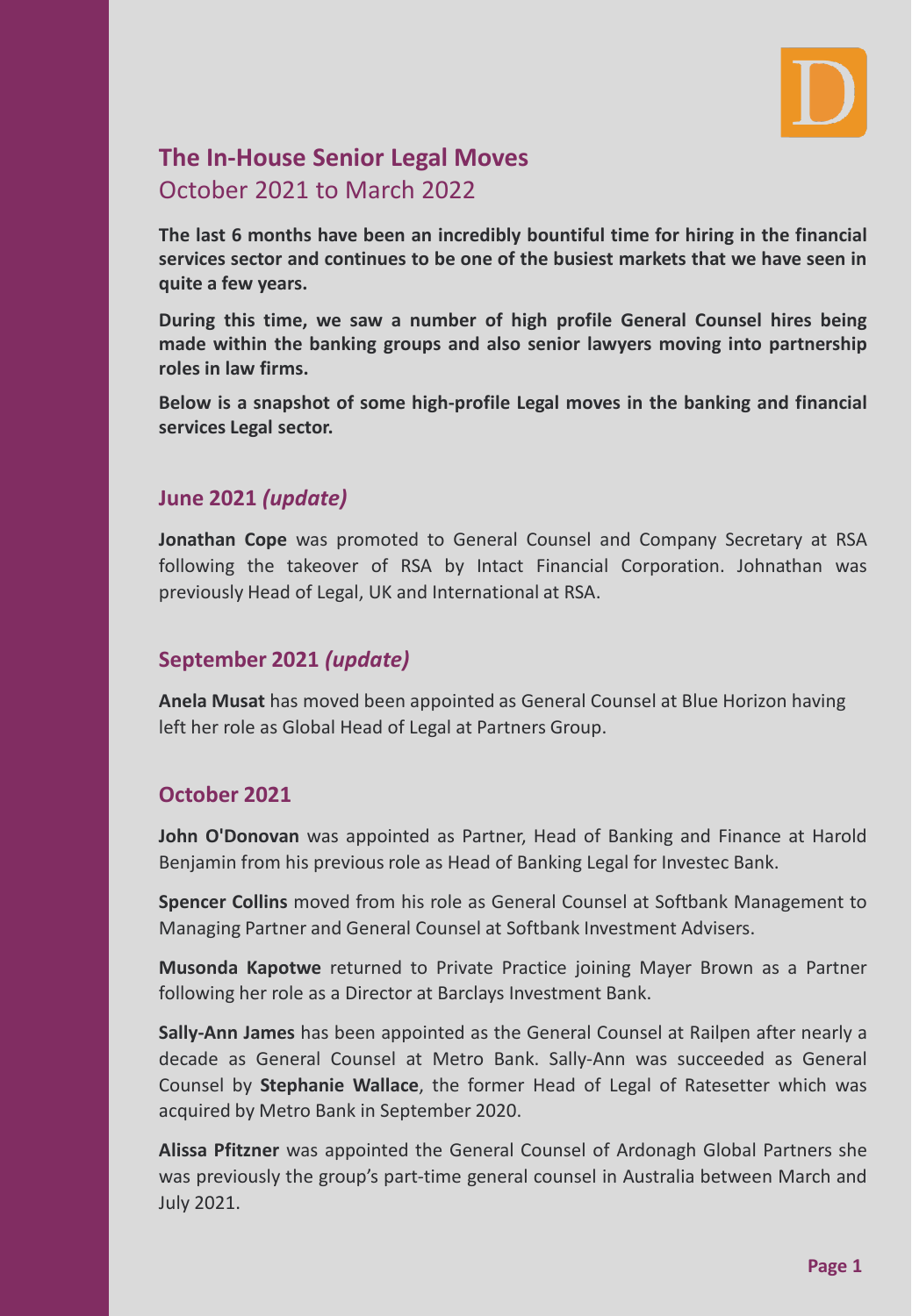

#### **October 2021** *(continued)*

**Jonathan Keil** was appointed General Counsel Finance of Moove Africa from his previous role as Executive Director and Senior Counsel at Goldman Sachs.

**Simon Man** was promoted to General Counsel for the UK arm of Deutsche Bank. Previously Simon was Deputy General Counsel UKI at the Deutsche Bank AG, London Branch.

**Neil Murrin** was appointed the General Counsel for Smart Pension from his role as General Counsel and Director, Regulatory Affairs at Trainline, where he was for over 16 years

#### **November 2021**

**Dina White** was appointed General Counsel for Zodia Markets by Standard Chartered & OSL. Dina was previously Legal lead for the CLO Relationship Management team at U.S. Bank.

**Jon Doyle** has been appointed Global Legal Chief Operating Officer at HSBC from his previous role as Managing Director at Barclays, where he had been for the last 13 years.

**Tana Wilner** has been appointed Vice President of Legal and Compliance at Pretium, previously she was Partner at Kirkland & Ellis.

#### **December 2021**

**James Hooper** has been promoted to General Counsel - UK, Europe & Asia at J O Hambro Capital Management.

**Rohan Paramesh** has been appointed General Counsel of Pixel United Aristocrat Leisure. Rohan takes up the role having previously been General Counsel at Habito.

**Peter Orlov** has been appointed General Counsel at Sprints Capital from his role as Counsel at Weil, Gotshal & Manges LLP.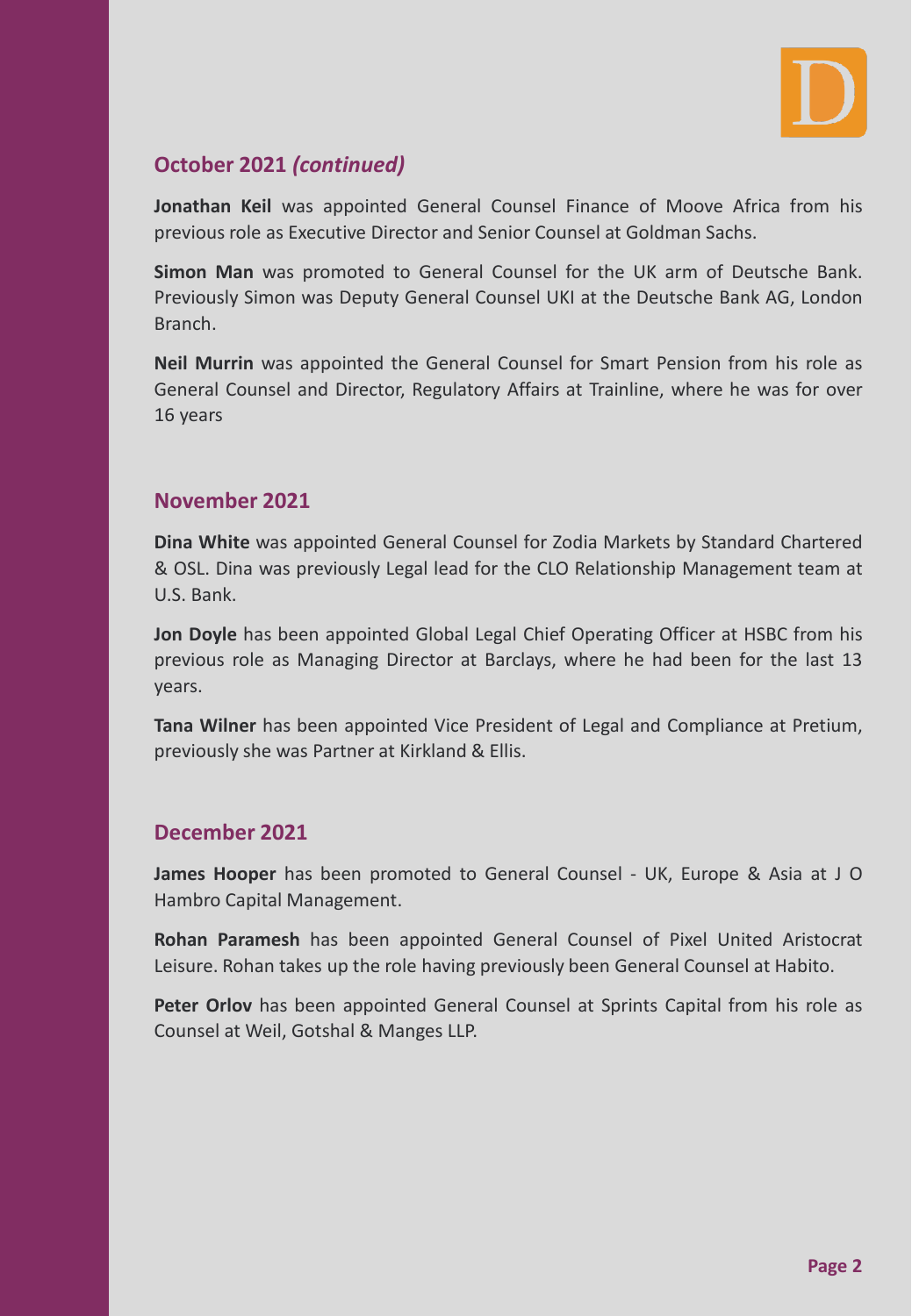#### **January 2022**

**Michael Lee** has been appointed the General Counsel for the investment bank Peel Hunt from his role as General Counsel for Numis Securities. Michael is succeeded by **Richard Stewart** who has been appointed General Counsel and Company Secretary at Numis Securities. Richard was formerly Vice President, Chief Legal & Compliance Officer, EMEA and Asia at BMO Financial Group.

**Robert Kerrigan** has been appointed General Counsel at TrueLayer from his role as Head Of Legal and Regulatory Affairs at Funding Circle UK.

**Dean Nash** has been appointed Chief Legal Officer and General Counsel at PagoNxt (a Santander Company). Dean leaves his role at Wise PLC, where he is succeeded by Jessica Winter who has been promoted to General Counsel whilst Andrea Gildea has been promoted to Global Head of Legal.

**Robert Gillis** steps up as acting Head of Privacy Legal EMEA at Citi from his role as Associate General Counsel, IP Technology and Data Protection.

**Annabel Dearing** is appointed as Head of Legal and Compliance at ecosecurities. Annabel was previously Head of Legal at Stemcor Global Holdings Limited.

**Andrew Carswell** has been promoted to General Counsel at volofin Capital Management from his previous role as Director, Legal and Structured Finance.

**Ize Idemudia** has been promoted to Managing Director and COO, International Legal and Global Investment Management Legal at Morgan Stanley.

**Beatrix Pole** has been promoted to Head of Derivatives Policy - Legal from her previous role as Director, Managing Legal Counsel and Rechtsanwalt (Germany), RBS.

**Rena Morjaria** has been appointed UK General Counsel and Head of EMEA Investment Bank General Counsel, Managing Director at Credit Suisse, replacing **Claire Montgomery**. Rena moves from her previous role as Managing Director, Global Head of Legal for Vontobel Asset Management.

**Richard Collinson** joins CBRE as Legal Director - EMEA Regional Lead for Data Protection & Privacy following 5 years at PwC as a Solicitor specialising in Data Protection.

**Bruce Duncan** has been appointed the General Counsel of Citi's European bank, Citibank Europe PLC, from his previous role as Managing Director and Counsel, leading the Debt Capital Markets & Securitisation legal team.

**Reza Tavassoli** has been appointed Head Counsel - Employment at Capco moving from his role as Interim Lead Counsel, International Employment Legal at Takeda.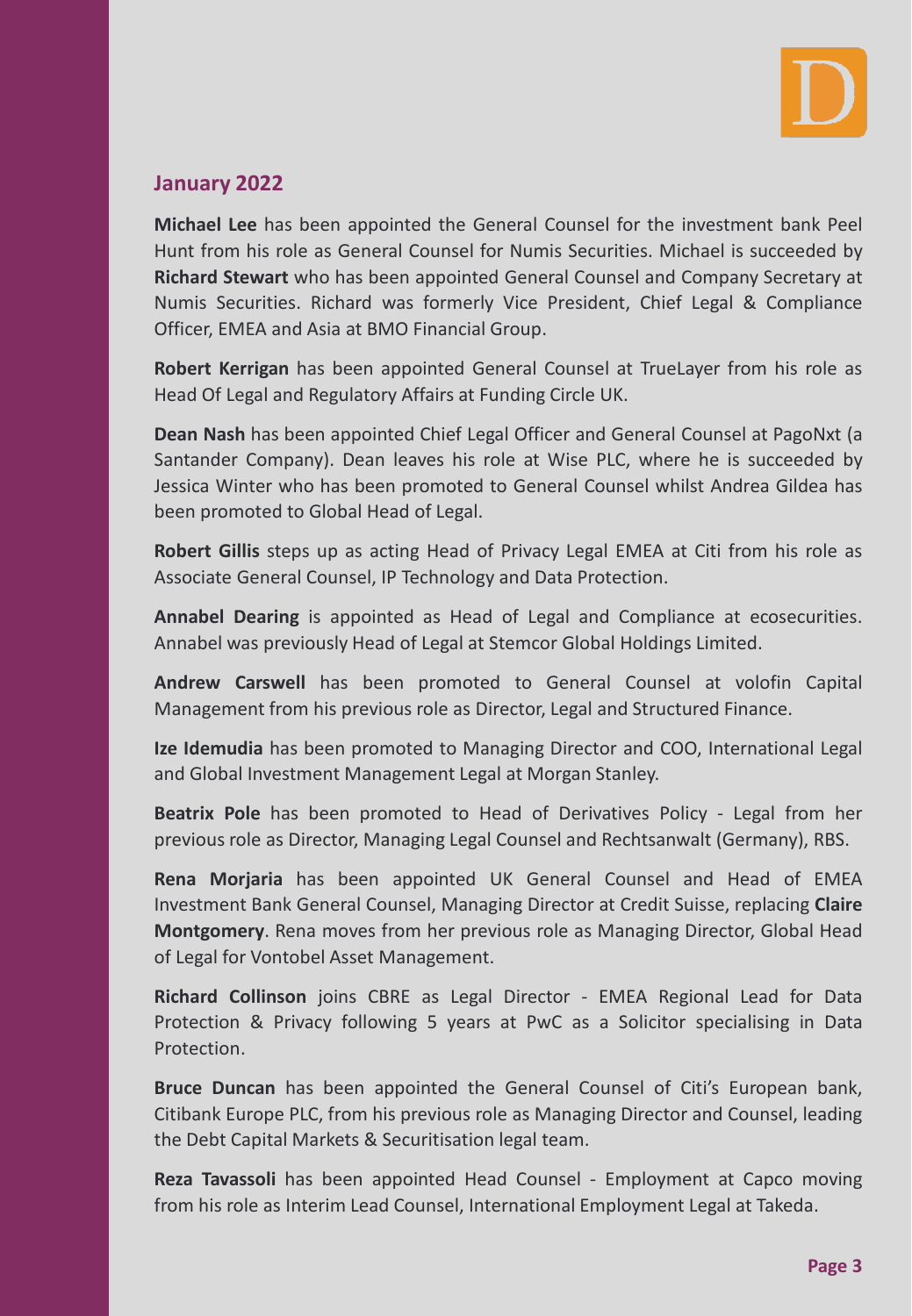

#### **January 2022** *(continued)*

**James Butler** has been promoted to Group Head of Legal at Kleinwort Hambros from his role as Head of Legal at Cazenove Capital.

Reported that **Simon Martin** retired in October 2021 as General Counsel at Ruffer LLP, following a 15-year career at the firm.

**Gavin Green** has been appointed General Counsel at RE Capital moving from his role as General Counsel at MARK Capital Management.

**Isabela Castro** has been promoted to the Head of Legal from her role as Group Legal Counsel at Puma Property Finance.

**Nasia Pachiti** has been appointed Head of Legal at IG Group from her role as Director in Legal at Barclays.

**Tracy Collins** has been appointed the General Counsel for Humm UK & Ireland from her role as Senior Corporate Counsel at Danske Bank UK.

**Cailtlin Cumming** has been appointed the Group General Counsel for Shore Capital Markets, moving in-house from her role as Principal Associate at Gowling WLG UK.

#### **February 2022**

**Anna Grafton-Green** was appointed the Head of Legal, Europe at Blockchain.com from her previous role as Managing Legal Counsel – Regulatory Strategy and Brexit Response at NatWest Group.

**Baljit Dosanjh** role has been expanded to Managing Director, Head of EMEA Capital Markets Legal & Global Head of CIB Environmental, Social, & Governance Legal at J.P. Morgan. This new role will include leadership on CIB legal efforts worldwide to deliver legal and strategic advice on ESG matters.

**Andrew Brooman** has been appointed Group Head of Legal – Capital Markets at OSB Group leaving his role as Senior Legal Counsel at HSBC.

**Elliot Stevens** has been appointed General Counsel and Chief Compliance Officer at Campbell Lutyens from his previous role as General Counsel at Shore Capital and Puma Investments.

**Fiona Burden** has succeeded **Michael Mustard** as the Legal Director and Company Secretary at Tesco Bank. Fiona is promoted from her previous role at Tesco Bank as Head of Legal. Michael moves to N Brown Group as General Counsel and Company Secretary.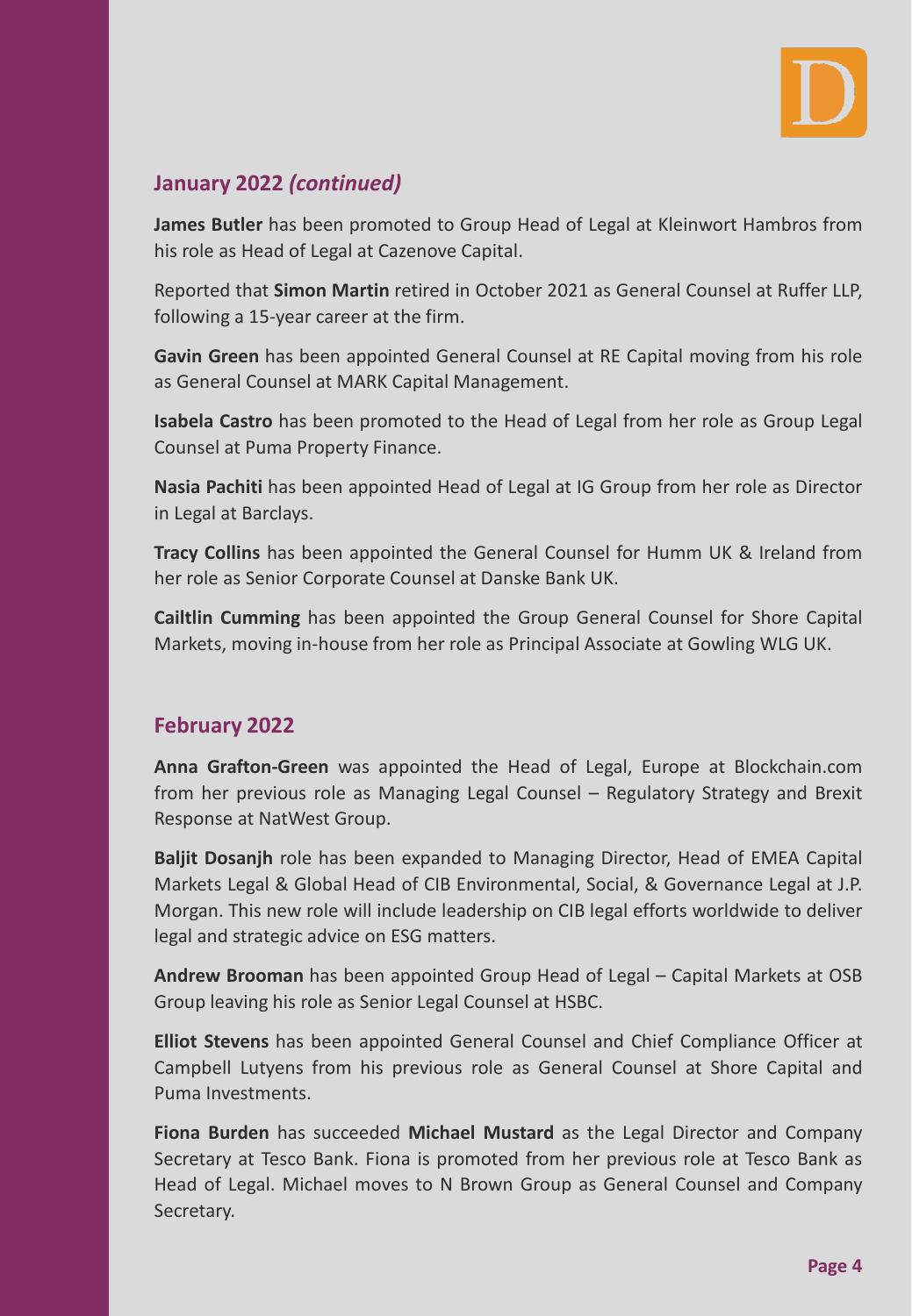

#### **February 2022** *(continued)*

**Claire Denton** joins Capita as Chief General Counsel & Company Secretary from her role as EVP, General Counsel & Company Secretary at Aveva.

**Priya McVeigh** has been promoted to Head of Group Legal at Intermediate Capital Group (ICG) from her previous role as Senior Legal Counsel.

#### **March 2022**

**James Darbyshire** has been appointed the General Counsel for Atlanta Group, the retail platform of The Ardonagh Group from his role as Senior Group Legal Counsel at Ardonagh Group

**Marcus Suliman** has been appointed VP Legal and Regulatory Expansion at Bitpanda leaving his role as Head of Legal and Company Secretary at Saxo Markets UK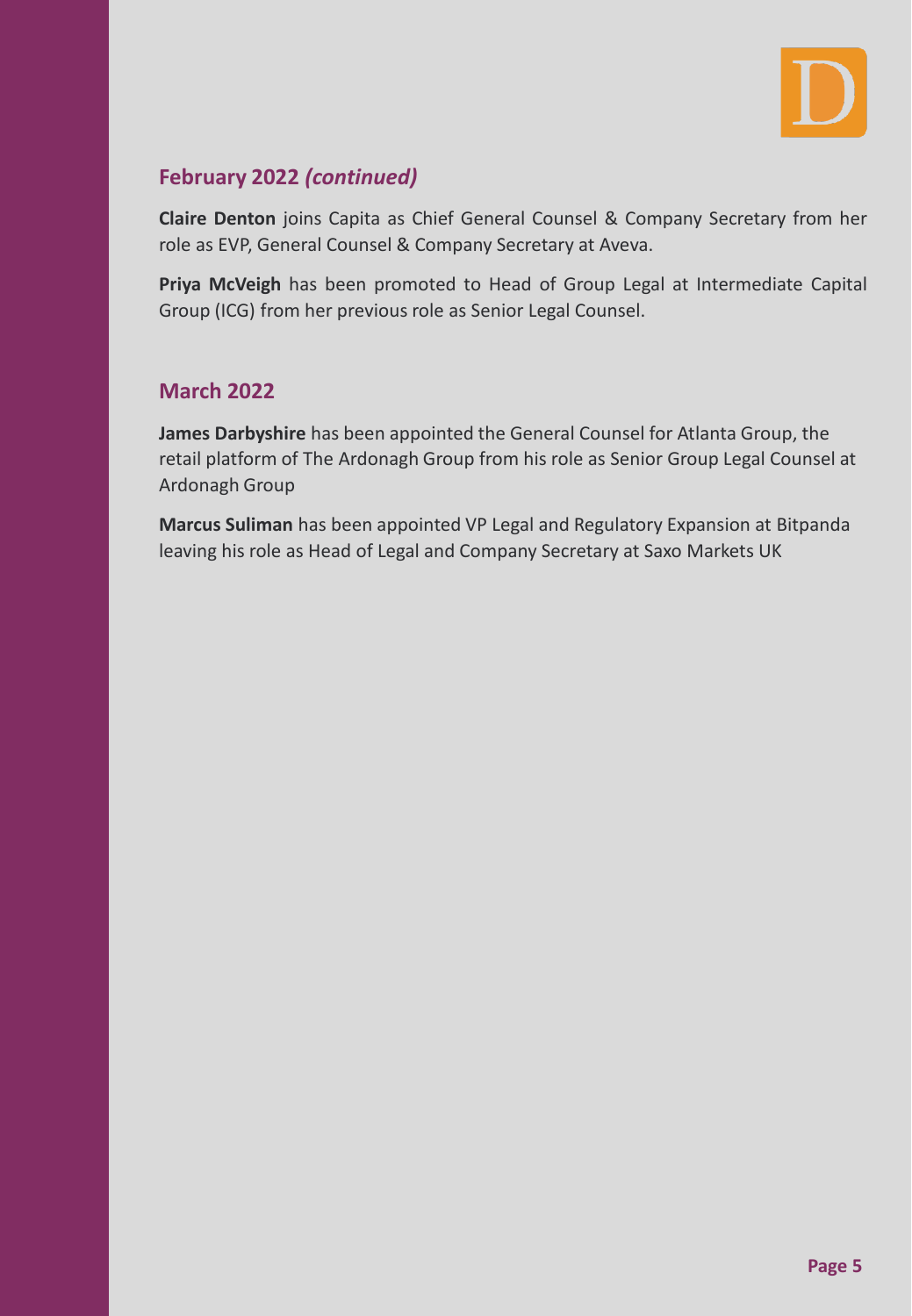

#### **DANOS GROUP – LEGAL**

**Danos Associates** is a leading specialist executive search firm providing a personalised, discreet recruitment and selection service to an elite client base across the global market.

With an unparalleled talent network, we provide experienced, top quality professionals within the Legal sector throughout EMEA, the Americas and APAC.

Our extensive network and deep understanding of the in-house market means that we are perfectly positioned to efficiently source the best individuals for your organisation, whether that be General Counsel or junior level lawyers.

We pride ourselves on being able to match talent not just to the requirements of the role, but also to the style of the organisation.

#### **Our offering:**

- **Retained Search**
- **Contingency Recruitment**

Having an interconnected practice successfully enables us to uniquely leverage the Legal and Compliance spheres within financial institutions, professional services, and commercial companies.

The Private Practice team focuses solely on partner and senior level individuals, specialising in financial services, corporate, and the real estate sector.

Over the past decade, our search consultants have developed a comprehensive network of candidates and clients, built through both delivery on mandates and nurturing of relationships.

**Danos Consulting** has grown to be a formidable consultancy and interim specialist Legal recruiter. With an unparalleled talent network, we provide experienced, first-class practitioners at affordable costs on an international scale.

Our expertise and extensive bench of experienced practitioners means that when our clients need advice and top talent for staff augmentation, ongoing health checks and specialist projects, we can provide highly skilled teams at a moment's notice.

In a cost-constrained environment, our clients are re-evaluating their consultancy spend and finding that the Big Four and other major consultancies are not always offering the return on investment – Whilst we offer a more sustainable solution.

Our offering includes: **Staff Augmentation**, **Interim Resourcing** and **Consulting Services**. Providing a higher quality of practitioner at a far more competitive rate.